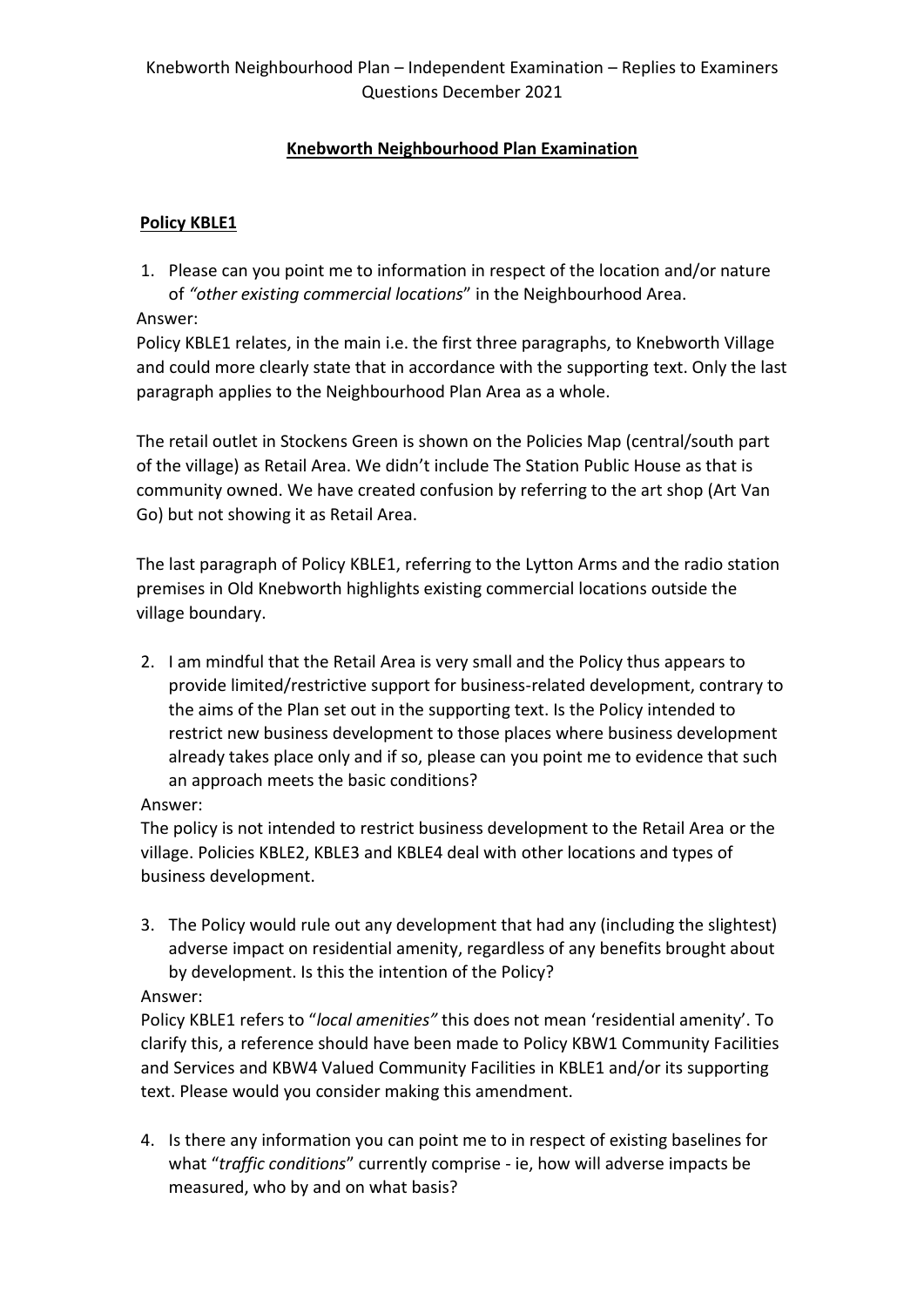Answer:

There are three important pieces of information that can be used as a baseline as follows:

1. Parking Survey, Project Centre for NHDC 2013

2. Speed and volume surveys on Pondcroft Road and Swangleys Lane, HCC, 2019 3. Morning and evening peak hour traffic flow counts on High Street, Stirling Maynard, for Outline Planning application 21/02586/OP (on site KB4), June 2019 available: [https://documentportal.north](https://documentportal.north-herts.gov.uk/GetDocList/Default.aspx?doc_class_code=DC&case_number=21/02586/OP)[herts.gov.uk/GetDocList/Default.aspx?doc\\_class\\_code=DC&case\\_number=21/02586/OP](https://documentportal.north-herts.gov.uk/GetDocList/Default.aspx?doc_class_code=DC&case_number=21/02586/OP)

All traffic baseline data is available on Knebworth Parish Council's Website here: <https://www.knebworthparishcouncil.gov.uk/knp-documentation.html>

The effect on the capacity of the junctions and the 'high street' can be calculated using traffic programmes e.g. ARCADY (roundabouts) and PICADY (priority junctions). KBT2 requires such information to be provided by developers.

Policy KBT4 requires that developer contributions are sought to fund a formal study to propose optimal solutions for the 'high street'.

Within the Retail Area, adverse traffic impacts would include a negative impact on pedestrian safety and the interruption of traffic flows plus the potential increase in parted commercial vehicles.

Policy KBT2 Traffic Impact refers to traffic congestion in the village and motor vehicle flows on rural lanes. On Swangleys Lane and Deards End Lane decisions will continue to be subjective as the lanes lack footpaths and are of variable carriageway width with poor sight lines.

It will be up to the developer to specify that they can meet the requirement of the first paragraph of Policy KBT2, based on existing traffic using a site and the increase in traffic of the proposed new use.

The Further Main Modifications for the emerging Local Plan for sites KB1, KB2 and KB4 require "Transport Assessment to consider the cumulative impacts of sites KB1, KB2 and KB4 upon key junctions and rail crossing points for all users, including walkers and cyclists, and secure necessary mitigation or improvement measures;". This can be seen in the Schedule of Further Proposed Modifications dated 20<sup>th</sup> May 2021.

[https://www.north-](https://www.north-herts.gov.uk/sites/default/files/Schedule%20of%20Further%20Proposed%20Main%20Modifications%20for%20Consultation%20-%20May%202021.pdf)

[herts.gov.uk/sites/default/files/Schedule%20of%20Further%20Proposed%20Main%2](https://www.north-herts.gov.uk/sites/default/files/Schedule%20of%20Further%20Proposed%20Main%20Modifications%20for%20Consultation%20-%20May%202021.pdf) [0Modifications%20for%20Consultation%20-%20May%202021.pdf](https://www.north-herts.gov.uk/sites/default/files/Schedule%20of%20Further%20Proposed%20Main%20Modifications%20for%20Consultation%20-%20May%202021.pdf)

In addition, Knebworth Parish Council has confirmed that it would take a judgement on whether any additional traffic would cause an adverse impact on the basis of information available to them at the time, in their response to planning applications.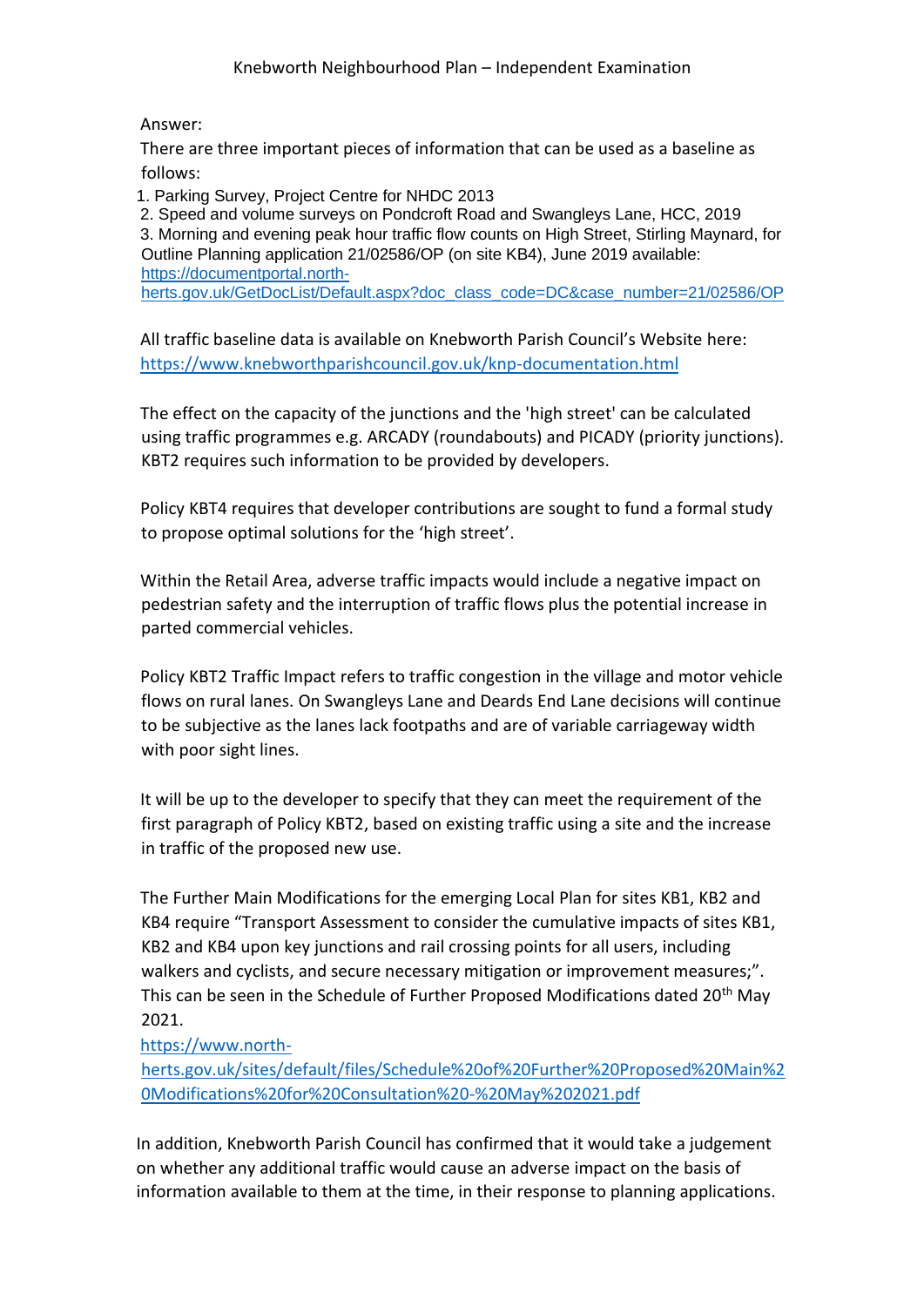### **Policy KBLE2**

5. The Policy appears as a vague statement rather than a land use planning policy. Is the intention of the Policy to reflect Paragraph 84 of the National Planning Policy Framework ("the Framework")?

Answer:

Policy KBLE2 reflects para 84 of the NPPF but with provisos relating to design, proportionality, and traffic impact.

## **Policy KBLE3**

6. Is the village centre the same as the Retail Area?

Answer:

Yes, it is the same and we agree it is confusing to use two different terms.

7. If so, should the Policy refer to the Retail Area rather than village centre? Answer:

Yes, it should be titled Retail Area and other Existing Businesses. The addition of 'other' would make it clear in the title of the policy what it relates to. Retail Area should also replace village centre in the first and third paragraphs.

8. If not, please can you point me to information in respect of the boundaries of the village centre (noting that the Policy refers to development within and outside the village centre)?

Answer:

See answer to Q7 above.

9. London Road is long. Please can you point me to evidence in respect of the deliverability and viability of a Policy requirement for any development along London Road to fix a building line of no less than 7 metres from the centre of the highway; and is there evidence you can point me to, to demonstrate that no building is currently located less than 7 metres from the centre of the highway?

Answer:

Paragraph two relates only to the length of London Road in the Retail Area as defined on the Policies Map.

Some existing building lines are closer than 7 metres from the centre of the highway. The supporting text to this policy explains the issues of parking, servicing and through traffic. The aim is to work towards National Planning guidelines and take the opportunity to increase the width of the pavement/parking bays, so as not to obstruct the road. Perhaps it would be clearer if that was stated in the policy.

10. Please can you point me to evidence to demonstrate: that the Policy requirements in respect of preventing change of use of land or buildings with an established business use to housing are not contrary to Permitted Development; that the Policy requirements do not conflict with Policy KBLE2, which does not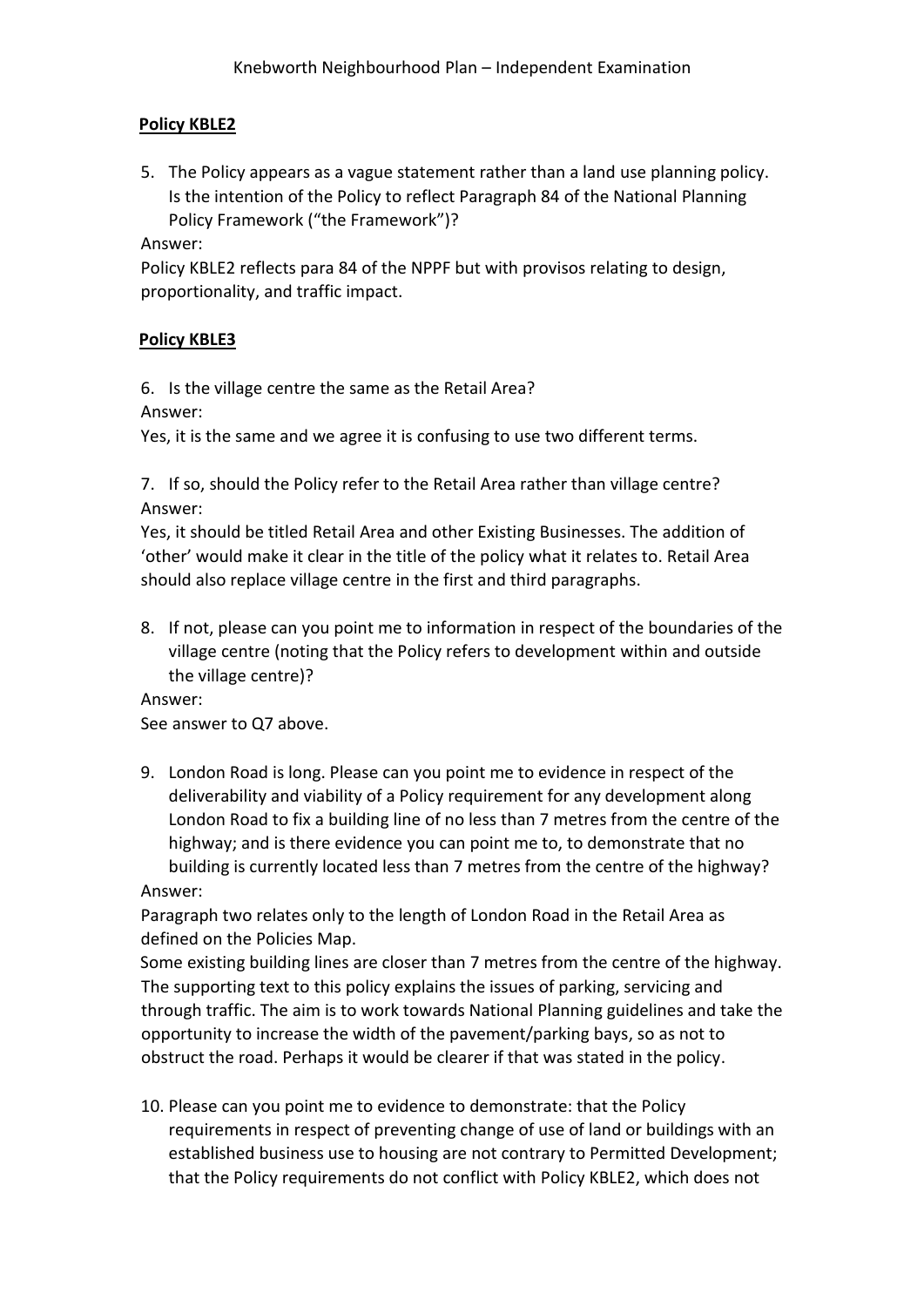support the creation of new business space other than on existing commercial sites; and that the Policy is deliverable/viable?

#### Answer:

The policy only applies where planning permission is required, for example, if the development proposal provides more than 1500m<sup>2</sup> of residential, under current PD rules. PD rights have been very fluid and the policies in this plan would hopefully have a life of several years before a review is necessary.

Policies KBLE1 and KBLE2 support new business space within the Retail Area, at other commercial locations in the village and in the rural area, subject to conditions. The policy is deliverable and viable (in the context of the earlier Answers to questions on Policy KBLE1 and KBLE2).

11. Please can you point me to information in respect of how the loss of business premises will be "*resisted*"?

#### Answer:

This is the stated intention of the Parish Council and if a planning application results in the loss of the business premises mentioned in the policy, then the Parish Council will object.

#### **Policy KBLE5**

12. Most homeworking does not require planning permission. Where planning permission is required, this is likely to be because the nature of the homeworking raises issues in respect of local character, residential amenity, and highway safety. The Policy supports such development regardless of impact on local character, but it requires there to be no adverse impact, at all, on residential amenity (as opposed for providing for the balanced consideration of development proposals). It is therefore difficult to understand what kind of development the Policy is intended to support. Please can you point me to information or evidence which supports the Policy as set out?

#### Answer:

Policy KBLE5 should mention local character. The word "character" should be inserted after "local". There are no polices in the adopted local plan which support home working. It has been difficult to devise policies that reflect what residents want to see in the Neighbourhood Plan whilst working in the vacuum of local planning policy.

### **Policy KBLE6**

13. Is this a Policy for major residential development? Answer: Yes, it should state that it is for major development.

#### **Policy KBBE2**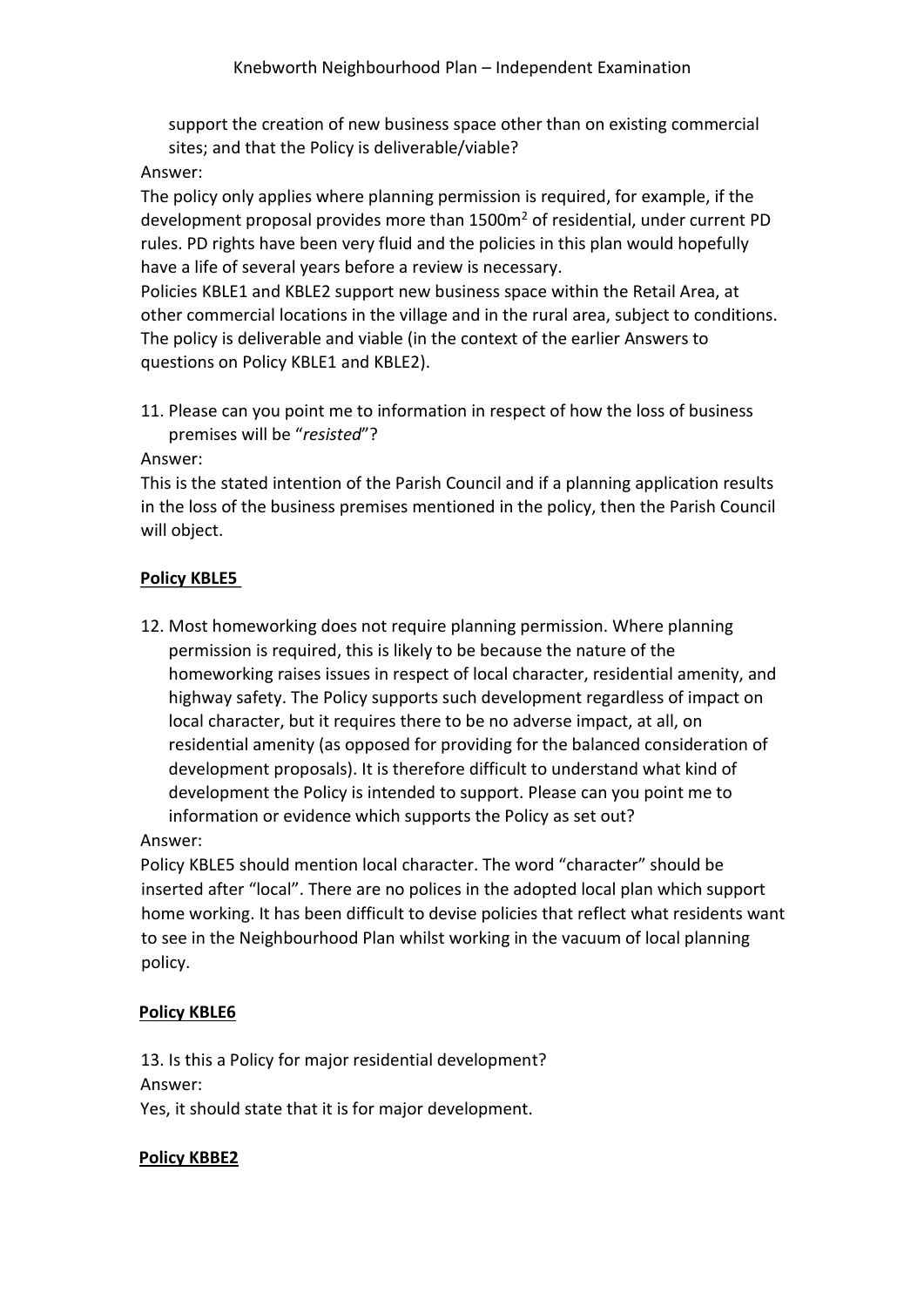14. The requirements of the Policy appear to exceed national and local policy requirements without supporting evidence in respect of viability and deliverability. Is the Qualifying Body happy for the intent of Policy KBBE2 to be reflected in a Policy that promotes and supports sustainable buildings/building techniques or if not, please can you point me to evidence in respect of the viability and deliverability of the approach set out in Policy KBBE2?

### Answer:

There was no local policy to support or push the boundaries of sustainable building in a Local Plan which was 14 years old. Advice was received from the Centre for Sustainable Energy on wording for the sorts of policies that should be acceptable in a Neighbourhood Plan that is looking to the future.

<https://www.cse.org.uk/topics/policy>

It is up to the developer to decide whether it is viable to achieve the requirements or the requests to meet voluntary standards set out in this policy. We cannot provide evidence of viability or deliverability.

### **Policy KBBE3**

15. Similarly, to Policy KBBE2, the Policy has laudable aspirations but there is nothing before me to evidence deliverability or viability. Is the Qualifying Body happy for the intent of Policy KBBE2 to be reflected in a Policy that promotes and supports accessibility and adaptability or if not, please can you point me to evidence in respect of the viability and deliverability of the approach set out in Policy KBBE3?

Answer:

There was no local planning policy on accessibility and adaptability. It is up to the developer to decide whether it is viable to achieve the requirements or the requests to meet voluntary standards set out in this policy.

The government is pushing to improve the standards in new homes. A question was raised in the House of Commons as recently as 29<sup>th</sup> November 2021 asking for the outcome of the consultation on improving accessibility in new homes which was launched in September 2020 and the government promises it will issue something soon.

[https://hansard.parliament.uk/commons/2021-11-29/debates/C3E96B07-C01A-](https://hansard.parliament.uk/commons/2021-11-29/debates/C3E96B07-C01A-4DAE-BA90-9A0790756C8F/AccessibilityStandardsForNewHomesConsultationResponse)[4DAE-BA90-](https://hansard.parliament.uk/commons/2021-11-29/debates/C3E96B07-C01A-4DAE-BA90-9A0790756C8F/AccessibilityStandardsForNewHomesConsultationResponse)

[9A0790756C8F/AccessibilityStandardsForNewHomesConsultationResponse](https://hansard.parliament.uk/commons/2021-11-29/debates/C3E96B07-C01A-4DAE-BA90-9A0790756C8F/AccessibilityStandardsForNewHomesConsultationResponse) [https://assets.publishing.service.gov.uk/government/uploads/system/uploads/attac](https://assets.publishing.service.gov.uk/government/uploads/system/uploads/attachment_data/file/930274/200813_con_doc_-_final__1_.pdf) hment\_data/file/930274/200813\_con\_doc\_-\_final\_1\_.pdf

Policy KBBE3 is not an absolute requirement but raises the expectation that this will soon be set in statute.

### **Policy KBW1**

16. Please can you point me to evidence in respect of the viability and deliverability of the requirements of the Policy; and to information in respect of why the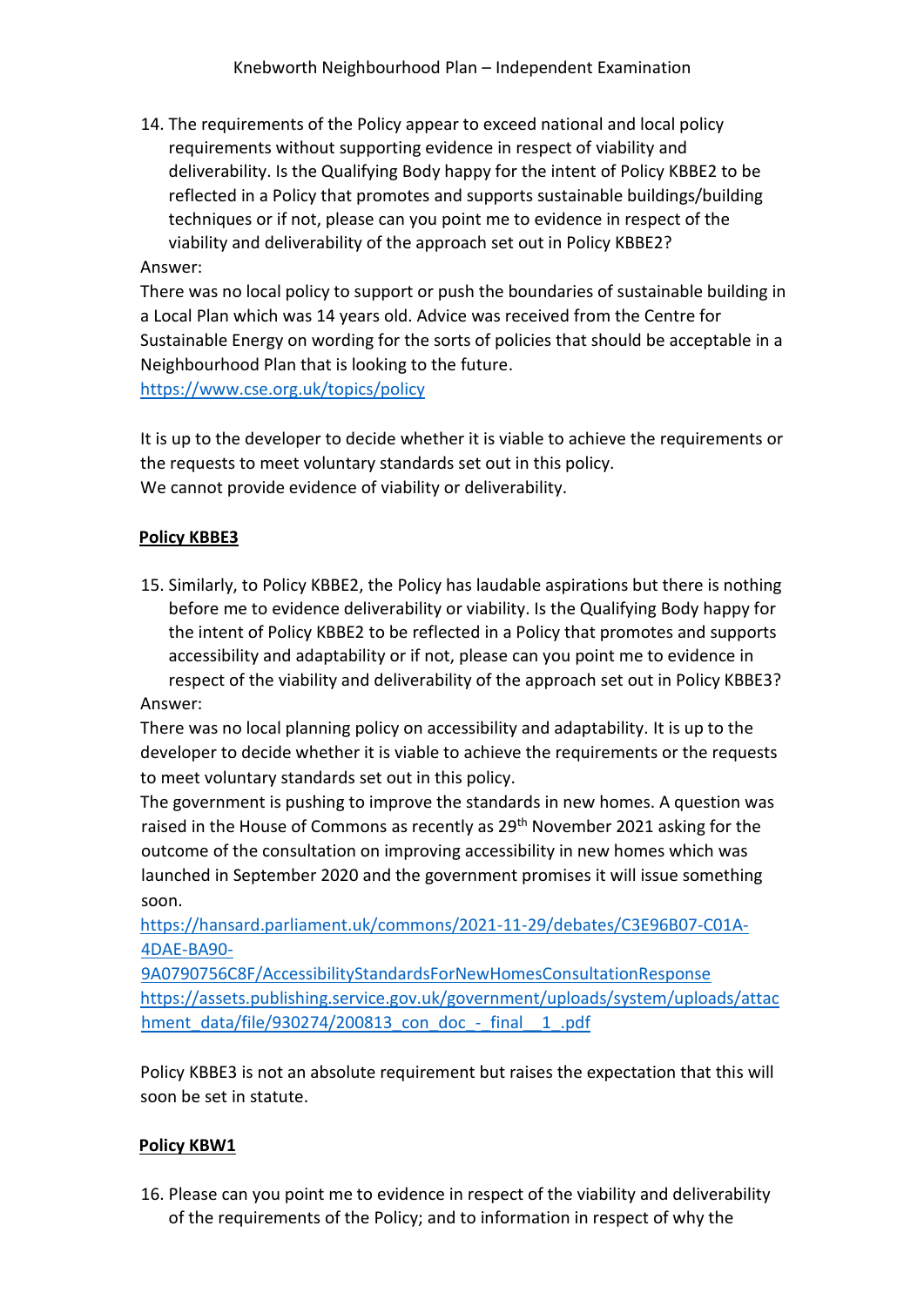requirements of the Policy are relevant to all commercial or residential development. Are the requirements of the Policy also intended to apply to the emerging Local Plan allocations?

### Answer:

Policy KBW1 applies to all major development. Commercial development is mentioned to ensure that existing community facilities and services are not lost through a commercial development of an existing community facility. It is up to the developer to decide whether it is viable to achieve the requirements

and prove that they cannot meet the criteria.

The requirements of the Policy do apply the emerging Local Plan allocations and this policy should be a consideration in the Masterplanning of the allocations sites.

# **Policy KBW3**

17. "*Development*" is very wide-ranging. Is the Policy intended to apply to all development and if so, please can you point me to information that justifies the Policy requirements? If not, please can you point me to information in respect of what "*development*" the Policy is meant to apply to?

### Answer:

Policy KBW3 should relate to major development, and this should be stated in the policy wording.

## **Policy KBEF3**

18. Please can you point me to information in respect of what best practice comprises, who will judge proposals against this and on what basis; and why the Policy requirements are relevant to all forms of development?

## Answer:

The policy as written is relevant to all development proposals for new buildings. It is up to the planning officer considering the planning application to judge whether a proposal can achieve net zero based on the documents submitted with the application.

Examples of best practice:

Green building benefits developers and occupiers

• [https://www.worldgbc.org/news-media/business-case-green-building-review](https://www.worldgbc.org/news-media/business-case-green-building-review-costs-and-benefits-developers-investors-and-occupants)[costs-and-benefits-developers-investors-and-occupants](https://www.worldgbc.org/news-media/business-case-green-building-review-costs-and-benefits-developers-investors-and-occupants)

Embodied energy, daylighting and other techniques (although published outside the UK, the comments and suggestions are still relevant).

- <https://www.yourhome.gov.au/materials/embodied-energy>
- <https://www.wbdg.org/resources/high-performance-hvac>
- <https://www.wbdg.org/resources/daylighting>
- <https://www.wbdg.org/resources/windows-and-glazing>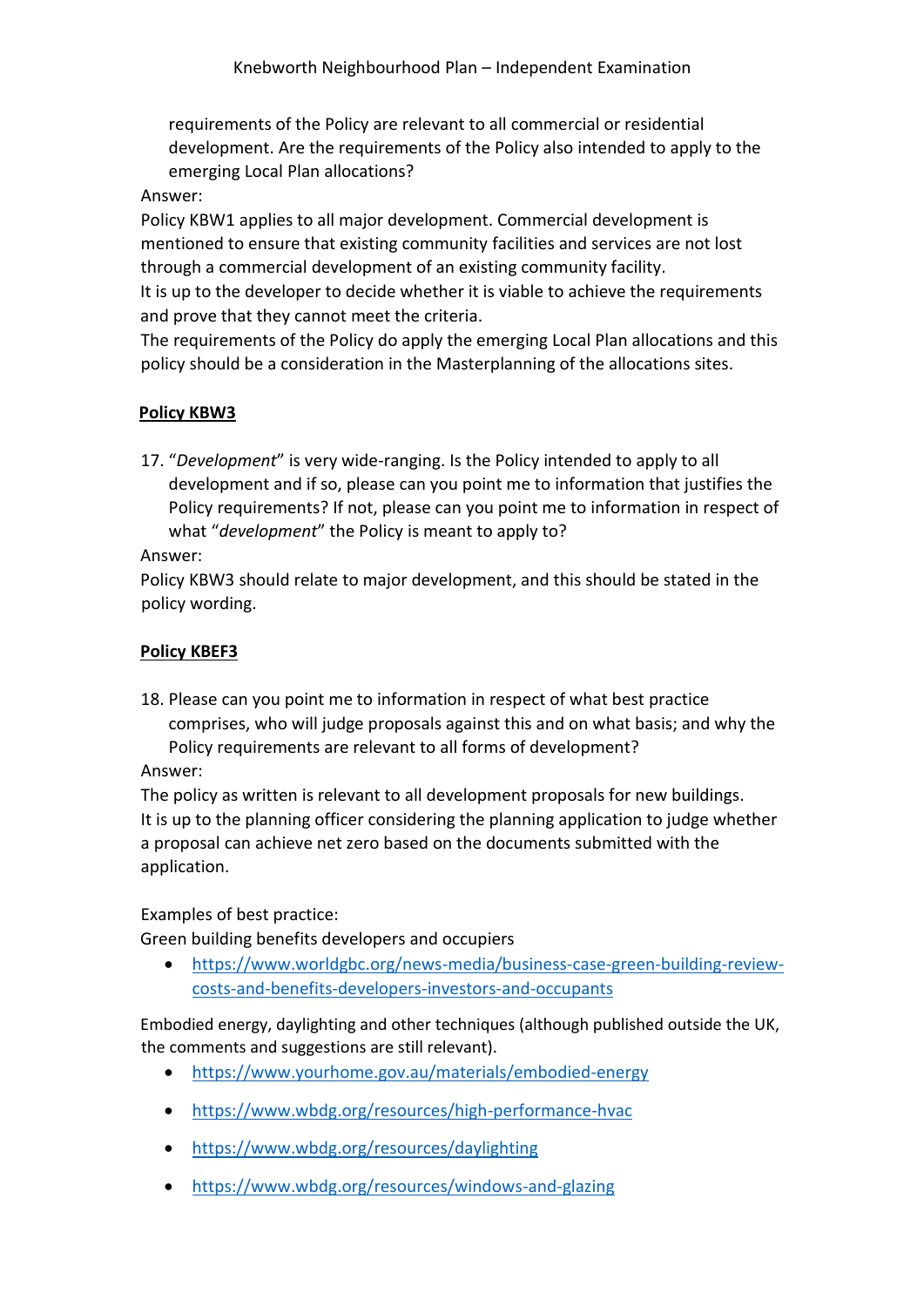- https://www.designingbuildings.co.uk/wiki/Lean construction
- <https://www.gov.uk/government/publications/net-zero-strategy>
- 19. Please can you also point me to the justification for exceeding national and local policy requirements and to information demonstrating the deliverability of the Policy.

Answer:

There are currently no local policy requirements on carbon neutrality because of the age of the adopted Local Plan.

Policy KBEF3 was an attempt to look forward in the hope that the Government would have published its strategy on carbon neutrality by the time the Neighbourhood Plan was examined. The Government published their Net Zero Strategy in October 2021.

[https://assets.publishing.service.gov.uk/government/uploads/system/uploads/attac](https://assets.publishing.service.gov.uk/government/uploads/system/uploads/attachment_data/file/1033990/net-zero-strategy-beis.pdf) [hment\\_data/file/1033990/net-zero-strategy-beis.pdf](https://assets.publishing.service.gov.uk/government/uploads/system/uploads/attachment_data/file/1033990/net-zero-strategy-beis.pdf)

However, it is not yet national policy. The wording of the policy is ambitious and could be tempered to ensure that it isn't exceeding current national policy.

Knebworth is a good example of a garden village, and the aspiration of the Neighbourhood Plan Steering Group was to continue it trailblazing reputation.

# **Policy KBEF6**

20. Notwithstanding that the Neighbourhood Plan cannot "*permit*" development, please can you point me to information to demonstrate that the first paragraph of the Policy has regard to national policy? As set out, it appears to misinterpret the requirements of Para 203 of the Framework.

Answer:

The wording of the submission version of Policy KBEF6 does not comply with national policy. An error has crept in here, unintentionally. The Reg 14 policy said that "Development proposals which affect these and other non-designated heritage assets, will be permitted provided they preserve or enhance the significance of the asset and its setting." This wording was correct. Similar wording has been accepted in a recently adopted Neighbourhood Plan e.g.

[https://www.eastherts.gov.uk/planning-building/planning-policy/neighbourhood](https://www.eastherts.gov.uk/planning-building/planning-policy/neighbourhood-planning-activity-east-herts/hertford-bengeo-ward)[planning-activity-east-herts/hertford-bengeo-ward](https://www.eastherts.gov.uk/planning-building/planning-policy/neighbourhood-planning-activity-east-herts/hertford-bengeo-ward) Policy HBC4.

Other adopted policies for Non-designated Heritage Assets read e.g. "…. scheduling, will take account of the significance of the heritage assets to enable a balanced judgement to be made having regard to the scale of any harm or loss and the significance of the heritage asset." e.g. [https://www.eastherts.gov.uk/planning](https://www.eastherts.gov.uk/planning-building/planning-policy/neighbourhood-planning-activity-east-herts/thundridge)[building/planning-policy/neighbourhood-planning-activity-east-herts/thundridge](https://www.eastherts.gov.uk/planning-building/planning-policy/neighbourhood-planning-activity-east-herts/thundridge) Policy THE3. Both are correct but our Policy KBEF6 has ended up being a confusing mix of the two.

No one has picked this up and we are grateful that you have. We hope you will agree to amend the wording so that it does reflect para 203 of the NPPF.